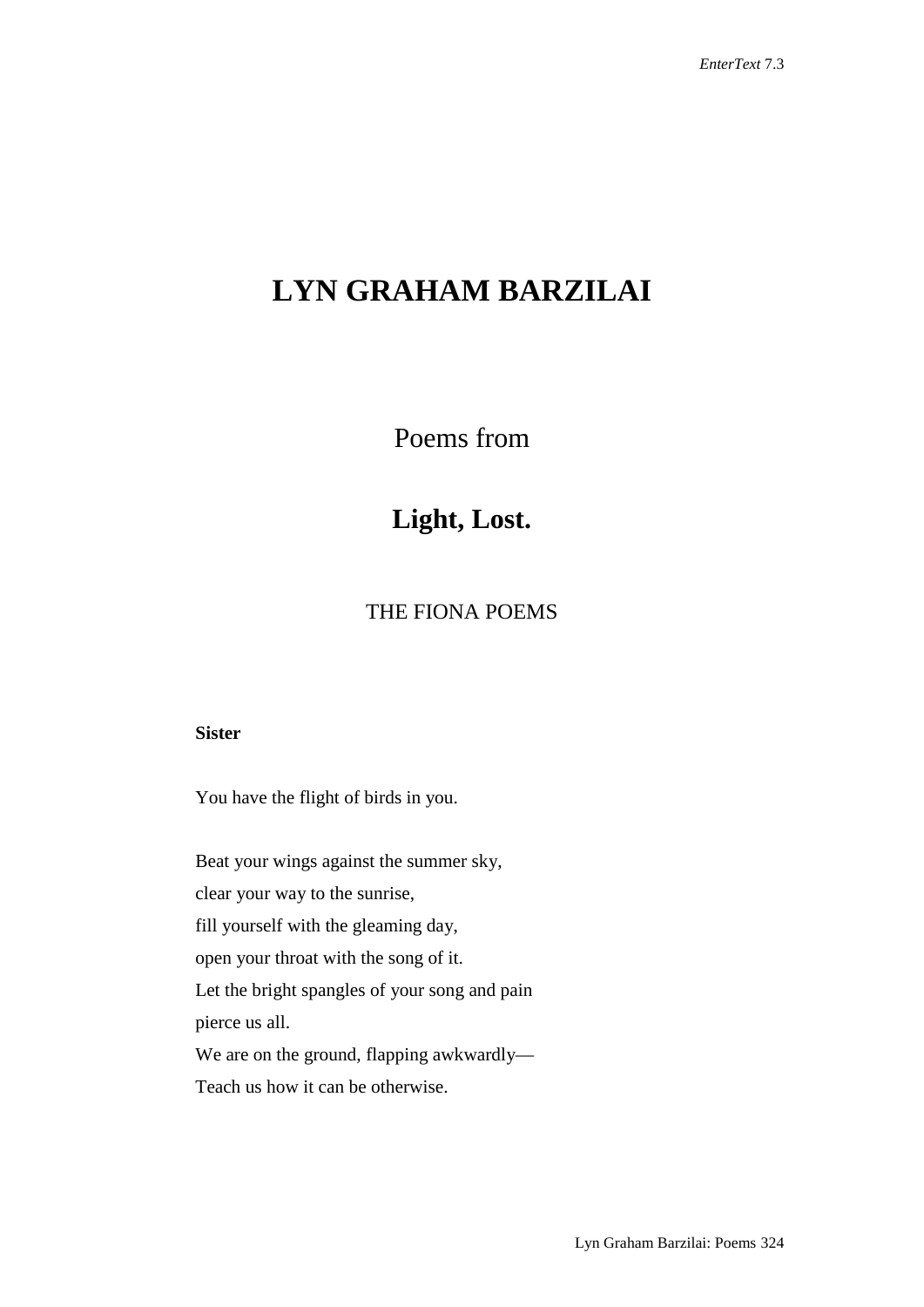#### **Untitled**

I am wearing your shirt and when I breathe in I can smell you.

We were in Mull together. I saw how your hands gripped the steering wheel as we jostled off the car deck of the ferry flanked by whisky lorries and tourist vans and you laughed and blew an ooh of relief when we bumped onto the dock.

We sailed to Staffa on a little choppy boat to see Fingal's Cave and the waves bounced off the prow and the cold spray hit us and you felt ill and leaned your head against the wooden bench we were sitting on.

And when we were tossed onto the jetty you lay down on the tufted grass and the Dutch tourists stepped over you with their cameras impatient to reach the cave and see the honeycombs. You asked me to take photos of it for you and I did and sent them to you later in the summer.

Last year I came over for a visit and asked you before I came what you'd like me to bring you and you asked for a book of my poems. As if you knew.

No-one had ever asked me for them before and no-one since. I sat up late at night in the quiet hours of the dark and wrote them out for you no skipping those that made me blush so badly done you got them all.

In November I came to say goodbye and you had the poems by your bed and I was ridiculously pleased and also afraid that they might find their way afterwards into other hands and made you promise not to let them go and you didn't let them go.

And now it's January and you're gone.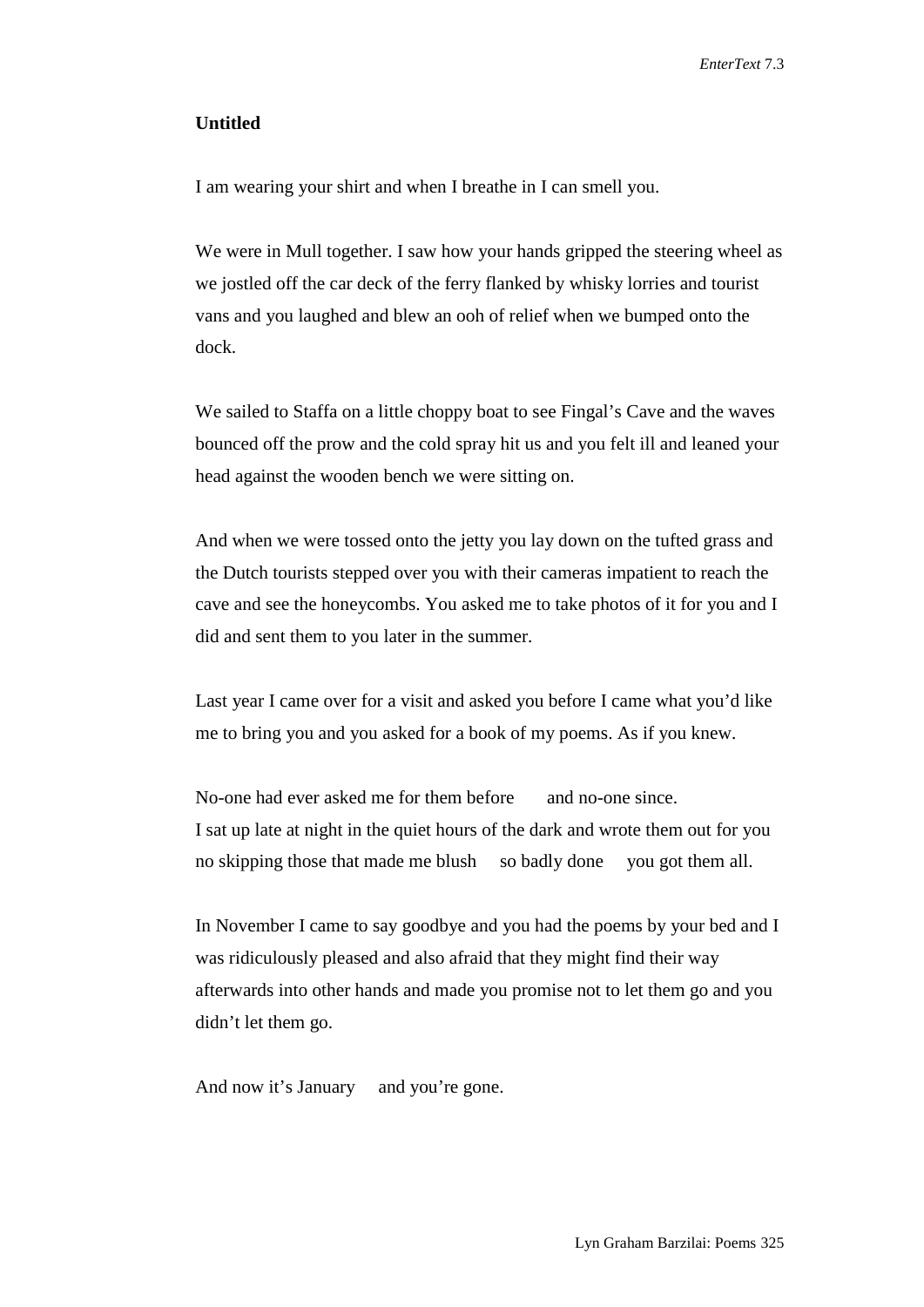#### **Patching**

I patch up holes, weave back colours, fill in blanks, twitching away those old tapestries that have come unstitched. Like Penelope, I am engaged in waiting and weaving, although I stitch at night in dreams, in the time of forgetting. I wake to find the threads already gathered in new emerging patterns.

There is much to admire in these tapestries, and like Penelope, I am proud of my ability to deceive. But sometimes I turn them over and find the puckered gap, the tug of threads across the warp and weft, the straining picture.

#### **Transformation**

Look what's happened you have turned into a poem.

Leaving behind a skein of silk, a discarded cocoon,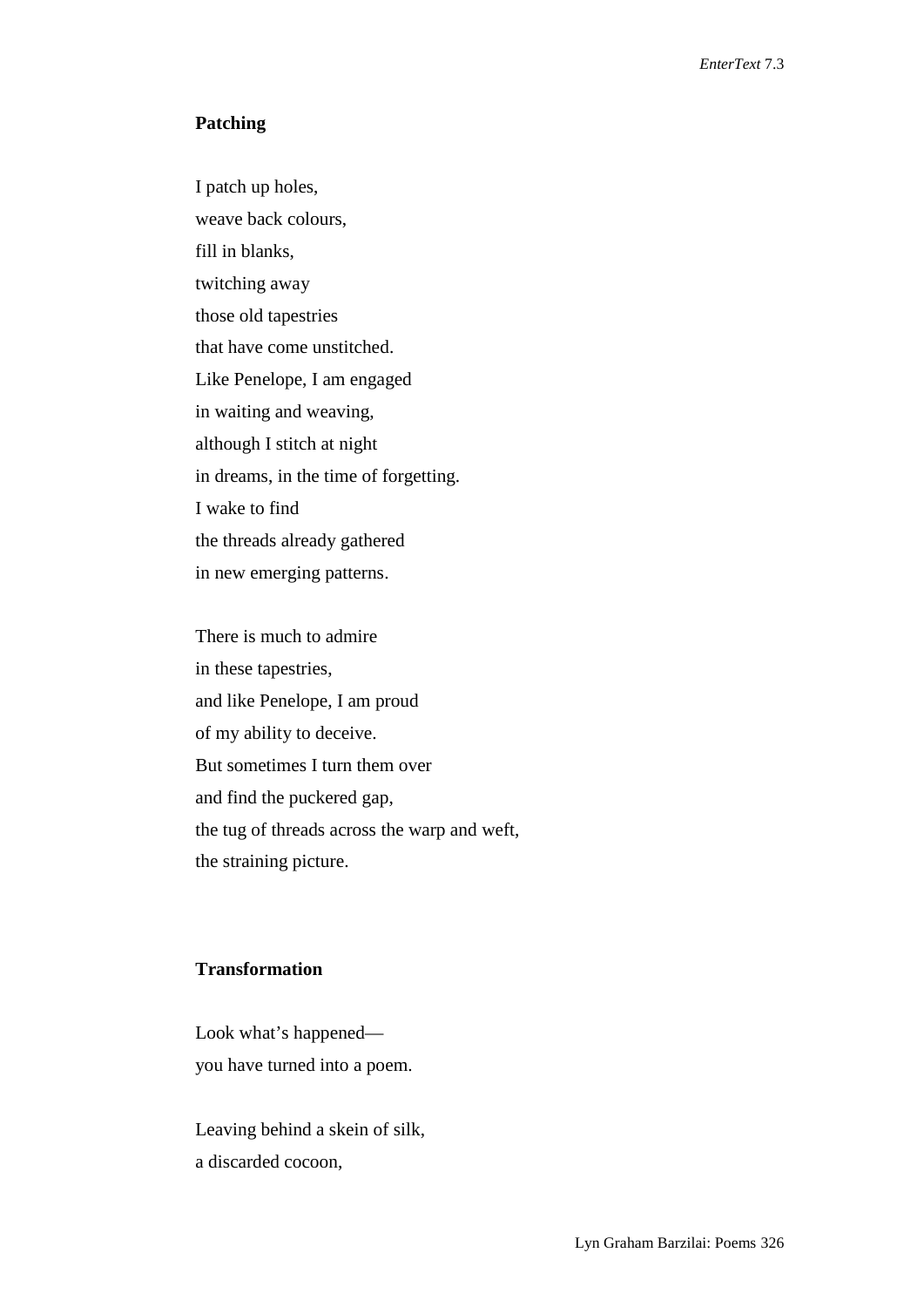a broken nest. You have opened your wings and meshed yourself in these lines.

Here you are with your shimmering pain, your light-boned persistence, your silvery triumph.

Out there in the other world nothing but the drifting wind. You have lured yourself into words, you have gathered your self into verse you have become a poem.

#### **You Were**

You were my Friday-night, 2-a.m. whisky. You were the giggle in my long-distance phone call. You were my shared distorted family secret. You were the hunched-up back-seat ride through East Jerusalem. You were the ridiculous hand-scooped gritty sulphur mud from the Dead Sea. You were that September the jug of oranjuice on our porch. You were in August my grim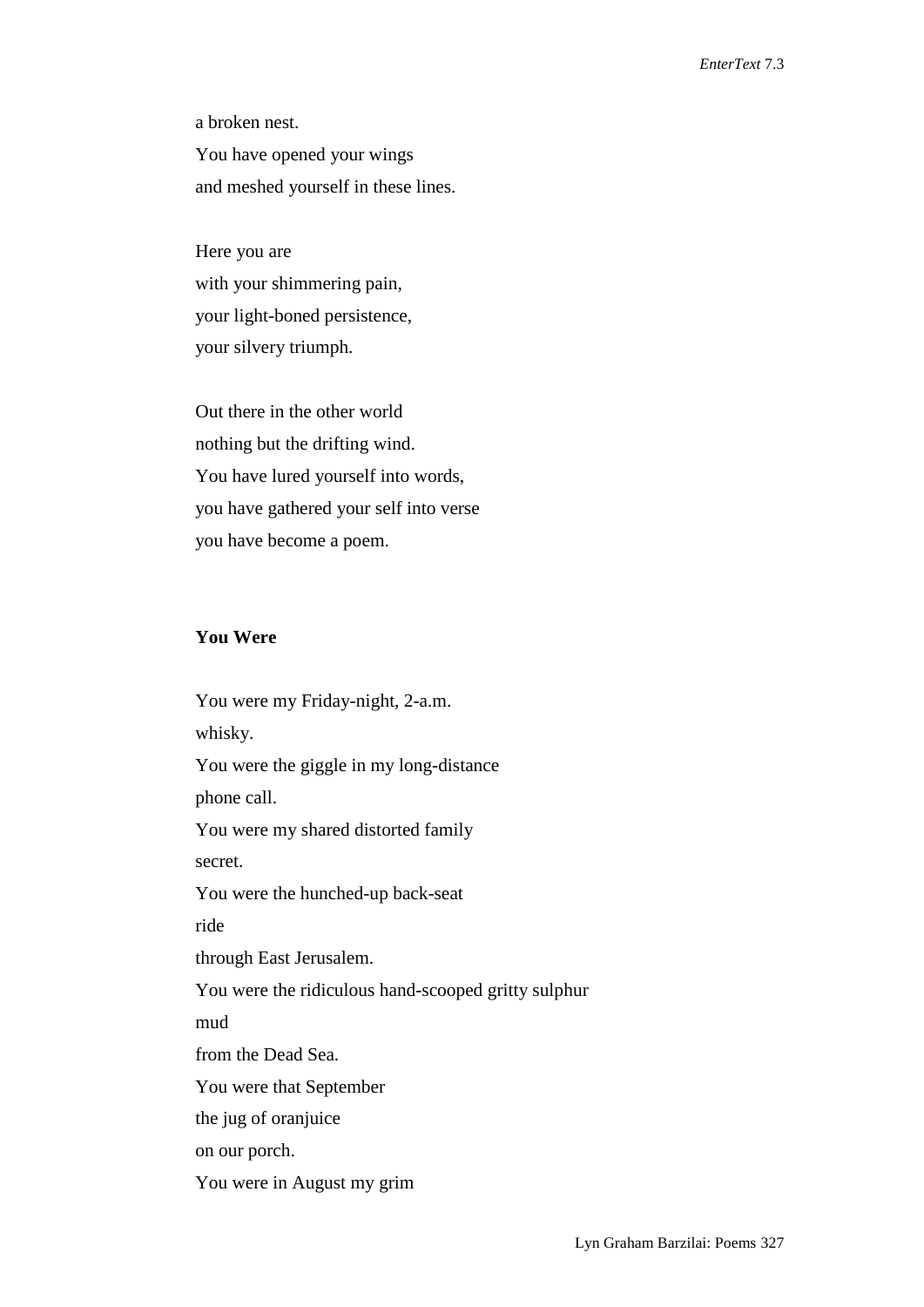nightmare. You were later the nervous squeeze in my intestines. You were the twice-repeated question: "Tell me about your future." You were the crunch in my memory

You were my last look at you. You were

#### **Ripe Mangoes**

Today they brought him home. Tomorrow they bury him. A strand of dried grass, torn from where he fell in the foreign field, still tangles in his hair.

Outside my window the mangoes hang on the tree, blushing with pleasure at their ripeness, ready for the picking. They are full of sweet exotic juice, a tender coconut taste, heady delight. It's a small mango tree, modest in leaf and branch but generous with its fruit. So much giving, such readiness to provide.